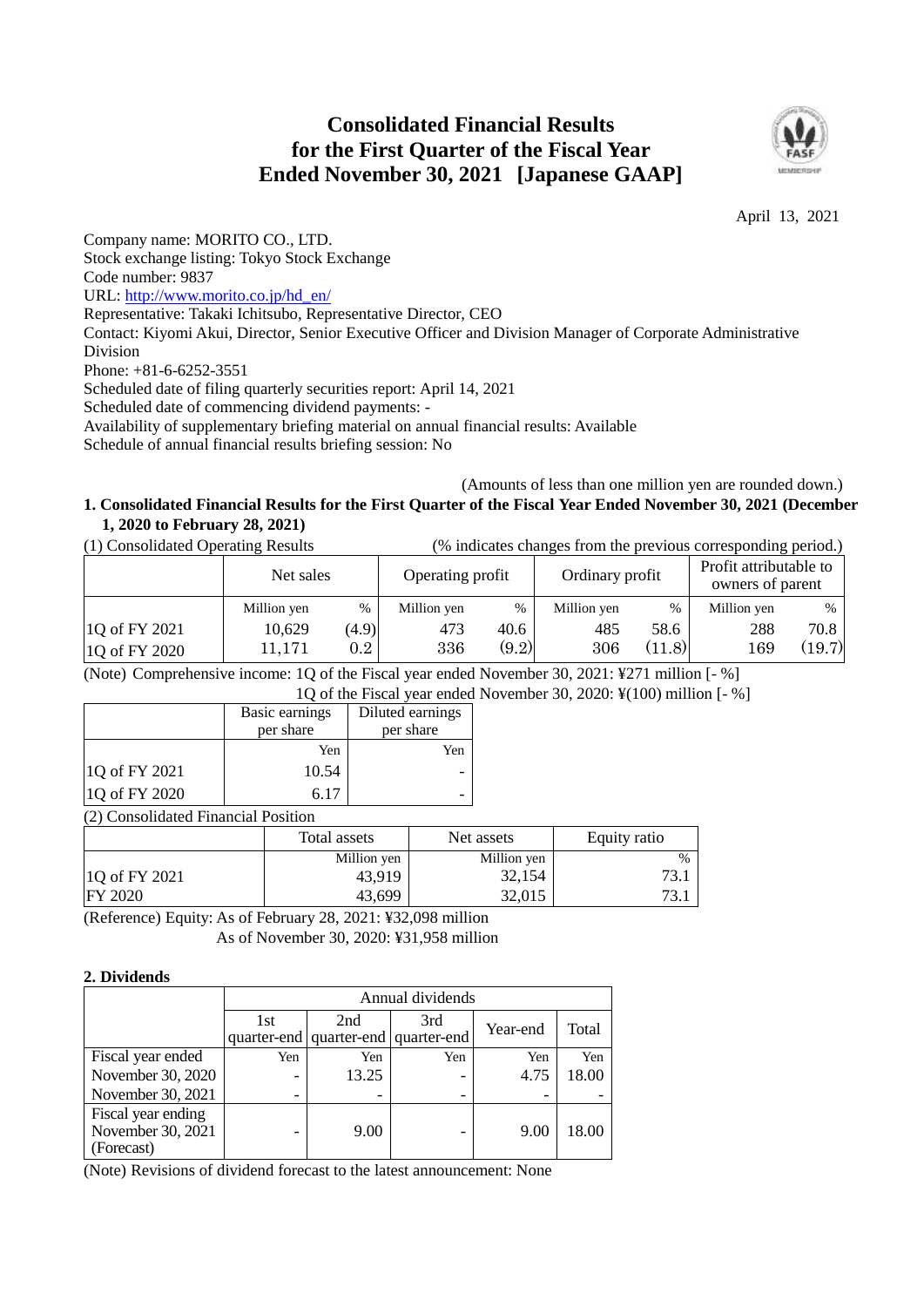## **3. Consolidated Financial Results Forecast for the Fiscal Year Ending November 30, 2021 (December 1, 2020 to November 30, 2021)**

|           | $\mu$ material entity of the $\mu$ and $\mu$ and $\mu$ and $\mu$ and $\mu$ and $\mu$ |      |             |                  |               |      |                     |                                        |       |                    |
|-----------|--------------------------------------------------------------------------------------|------|-------------|------------------|---------------|------|---------------------|----------------------------------------|-------|--------------------|
|           | Net sales                                                                            |      |             | Operating profit |               |      |                     | Profit attributable<br>Ordinary profit |       | Basic earnings per |
|           |                                                                                      |      |             |                  |               |      | to owners of parent |                                        | share |                    |
|           | Million yen                                                                          | $\%$ | Million yen |                  | % Million yen |      | % Million yen       | $\%$                                   | Yen   |                    |
| Full year | 43,000                                                                               | 5.6  | .300        | 51.8             | .300          | 40.1 | 700                 | 48.9                                   | 25.57 |                    |

(% indicates changes from the previous corresponding period.)

(Note) Revisions of performance forecast to the latest announcement: None

### **\* Notes:**

- (1) Changes in significant subsidiaries during the period under review (changes in specified subsidiaries resulting in changes in scope of consolidation): No
- (2) Adoption of special accounting treatment for preparing quarterly consolidated financial statements: No
- (3) Changes in accounting policies, changes in accounting estimates and retrospective restatement
	- 1) Changes in accounting policies due to the revision of accounting standards: No
		- 2) Changes in accounting policies other than 1) above: No
		- 3) Changes in accounting estimates: No
		- 4) Retrospective restatement: No
- (4) Total number of issued shares (common shares)
	- 1) Total number of issued shares at the end of the period (including treasury shares):
		- 1Q of the fiscal year ended November 30, 2021: 30,800,000 shares
		- November 30, 2020: 30,800,000 shares
	- 2) Total number of treasury shares at the end of the period:
		- 1Q of the fiscal year ended November 30, 2021: 3,418,360 shares November 30, 2020: 3,420,060 shares
	- 3) Average number of shares during the period:
		- 1Q of the fiscal year ended November 30, 2021: 27,380,790 shares
		- 1Q of the fiscal year ended November 30, 2020: 27,379,940 shares

\* These quarterly consolidated financial results are outside the scope of audit by certified public accountants or audit firms.

\* Explanation of the proper use of financial results forecast and other notes

The earnings forecasts and other forward-looking statements herein are based on information currently available and certain assumptions judged to be reasonable. Actual results may differ significantly from these forecasts due to a wide range of factors.

As for suppositions that form the assumptions for the forecast of financial results and cautionary notes concerning the use thereof, please refer to "1. Overview of Business Results, etc. (2) Forecast of Consolidated Business Results and other Forward-looking Information " on page 3.

The Company and some of the Morito Group companies have introduced the "Japanese version of the employee stock ownership plan (J-ESOP)" and the "officer remuneration board incentive plan (BIP) trust." Consequently, the shares of the Company held by Custody Bank of Japan, Ltd. (trust account E) and The Master Trust Bank of Japan, Ltd. (officer remuneration BIP trust account), respectively, are included in treasury shares.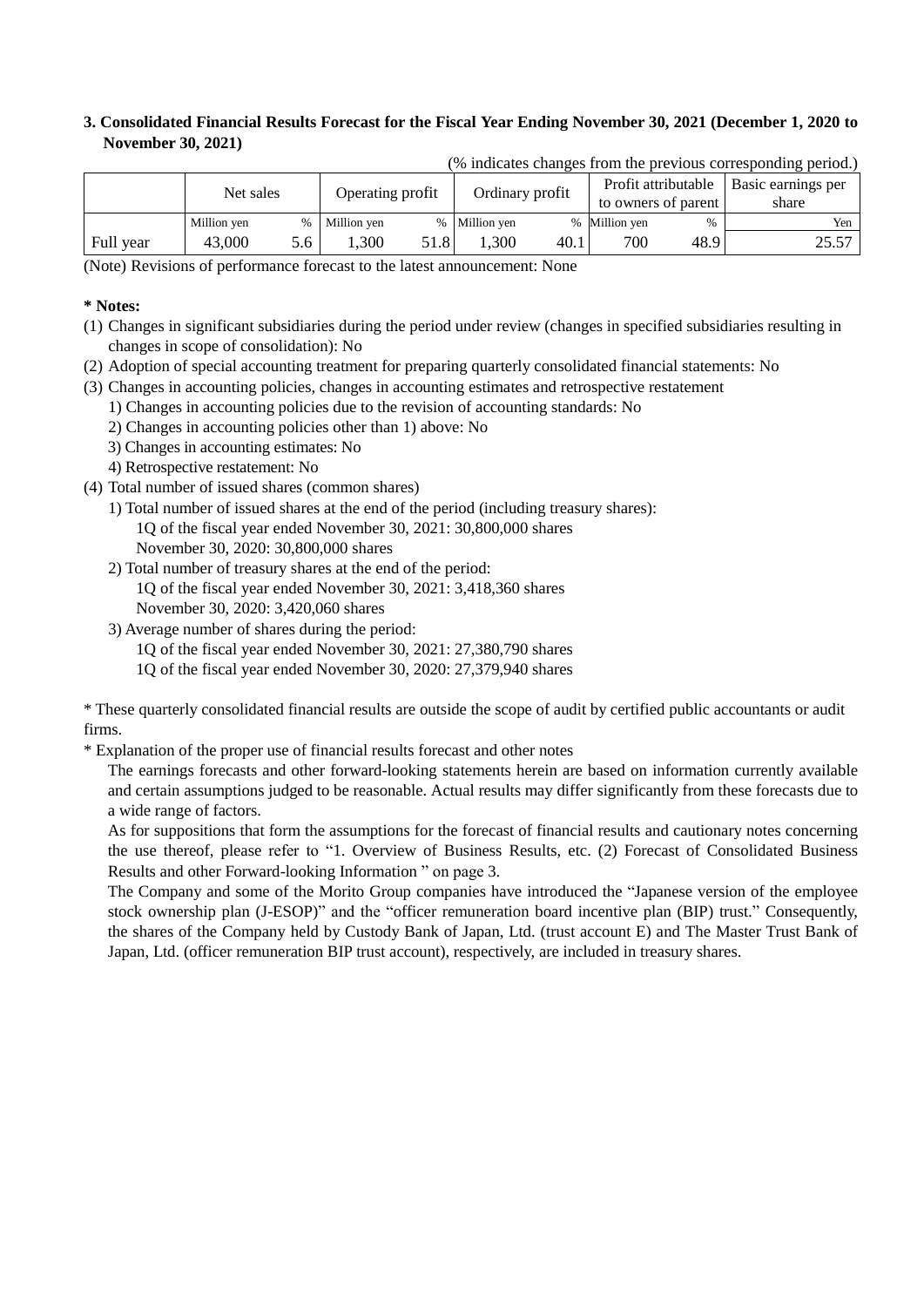# Table of Contents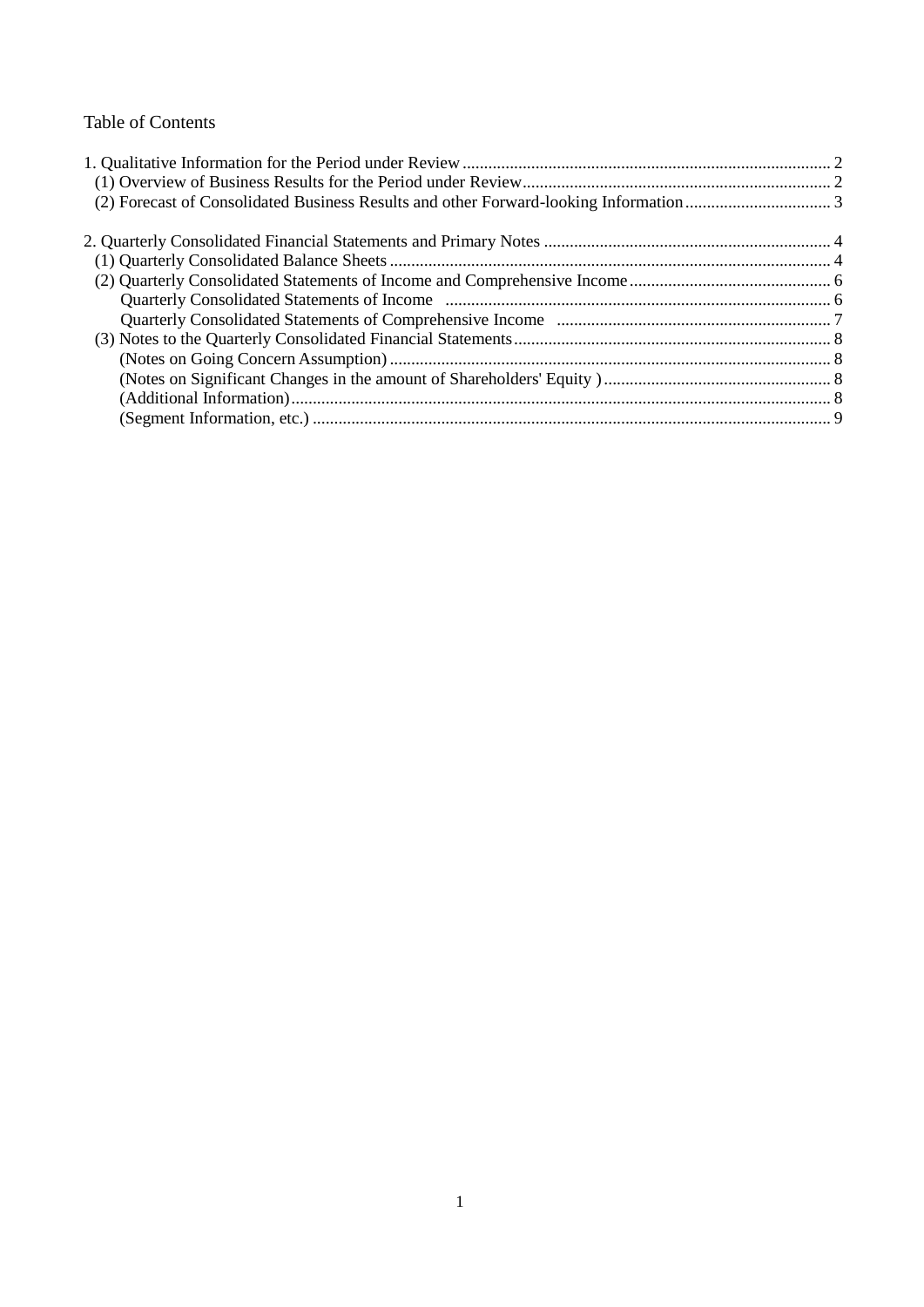#### 1. Overview of Business Results, etc.

(1) Overview of Business Results for the Period under Review

In the first quarter (from December 1, 2020 to February 28, 2021) of the fiscal year ended November 30, 2021, the business environment has remained unpredictable due to COVID-19 global pandemic, even though in some regions, such as the U.S. and China it tended to recover by success of economic measures.

Amid such circumstances, the Morito Group (the "Group"), which engages in the handling of apparel materials and consumer products, faced harsh business conditions due to adjusting inventories in department stores and mass retailers around the world caused by stagnation of demand by COVID-19. In spite of these conditions, the Group focused on the development and sales of value-added products that take safety, security, health and environmental-friendliness into consideration. Through these businesses, the Group committed to achieving the Sustainable Development Goals (SDGs) and strengthening our profitability.

As a result, for the fiscal year under review, net sales decreased by 4.9% year on year to ¥10,629 million. Operating profit increased by 40.6% to ¥473 million, ordinary profit increased by 58.6% to ¥485 million, and profit attributable to owners of parent increased by 70.8% to ¥288 million.

Exchange rates used for the conversion of revenue and expenses of the Group's overseas subsidiaries during the preparation of consolidated financial statements for the first quarter of fiscal year under review are as follows.

|            | 1Q     |          |  |  |  |  |
|------------|--------|----------|--|--|--|--|
| USD        | 104.51 | (108.76) |  |  |  |  |
| EUR        | 124.58 | (120.32) |  |  |  |  |
| <b>CNY</b> | 15.81  | (15.44)  |  |  |  |  |
| <b>HKD</b> | 13.48  | (13.90)  |  |  |  |  |
| <b>TWD</b> | 3.67   | (3.57)   |  |  |  |  |
| VND        | 0.0045 | (0.0047) |  |  |  |  |
| THB        | 3.42   | (3.59)   |  |  |  |  |
| MXN        | 5.08   | (5.65)   |  |  |  |  |

(Note) The exchange rate of the same period in the previous fiscal year is stated in parentheses.

Business results by segment are as follows.

#### [Japan]

In the apparel division, sales of fitness clothes increased by demand for stay home, but sales of accessories for casual wear, working wear and thick-fabric menswear decreased.

In the consumer product division, sales of products for dollar stores, accessories for school bag and rental, sales and cleaning business of kitchen equipment increased, but sales of products related to snowboards and safety-related accessories for construction site decreased.

As a result, net sales decreased by 7.0% year on year to ¥7,347 million.

#### [Asia]

In the apparel division, sales of accessories to Japanese apparel manufacturers in Thailand decreased, but sales of accessories to Europe and the U.S. apparel manufacturers in Hong Kong increased.

In the consumer product division, sales of products for video equipment in Thailand decreased, but sales of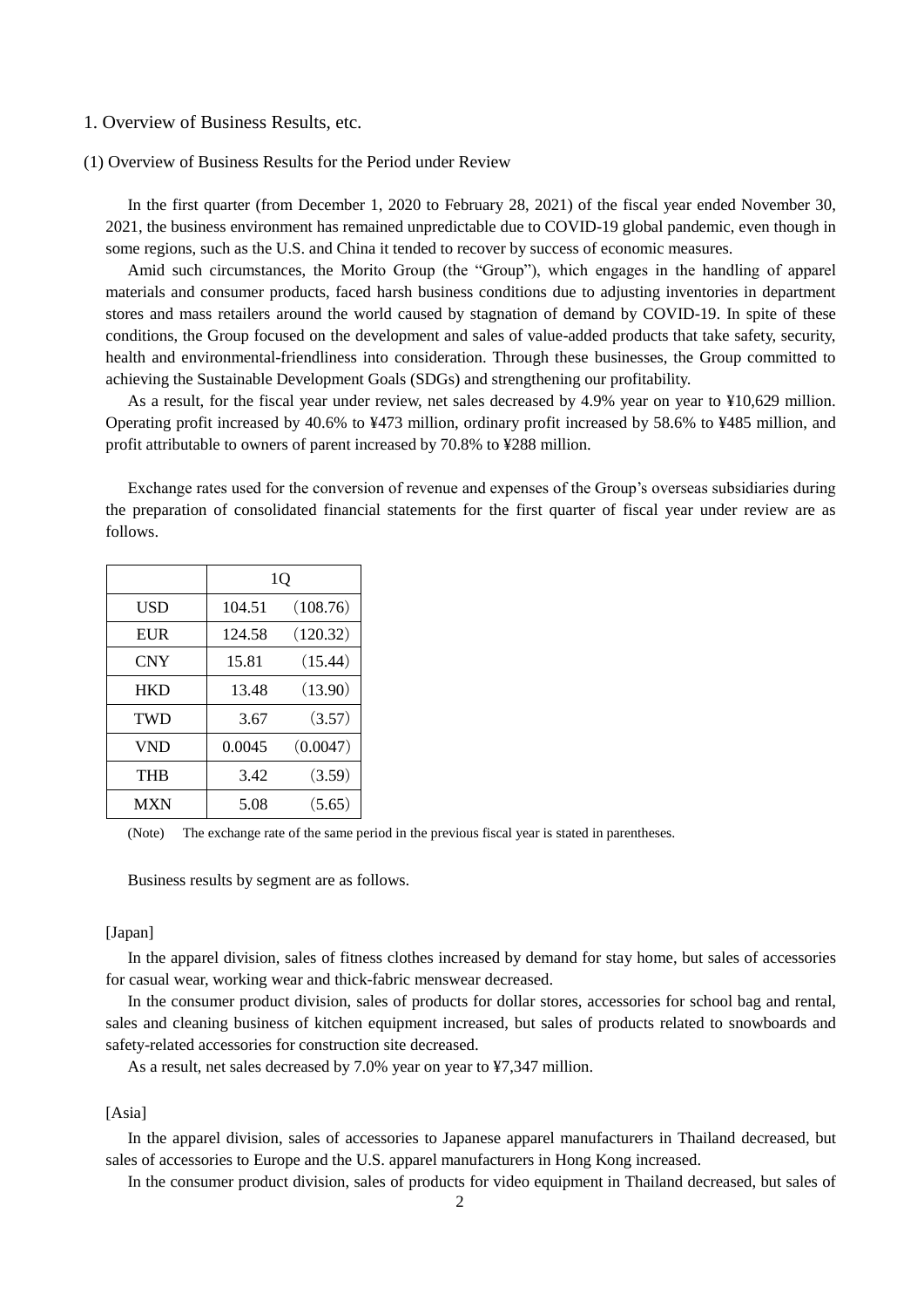automobile interior components to Japanese automobile manufacturers increased in China. As a result, net sales increased by 2.8% year on year to ¥2,083 million.

[Europe and the U.S.]

In the apparel division, sales of accessories to apparel manufacturers in the U.S. increased, but sales of accessories to apparel manufacturers in Europe decreased.

In the consumer product division, sales of automobile interior components to Japanese automobile manufacturers in Europe and the U.S. decreased.

As a result, net sales decreased by 3.5% year on year to ¥1,198 million.

### (2) Forecast of Consolidated Business Results and other Forward-looking Information

The consolidated financial forecast for the fiscal year ending November 30, 2021 remains unchanged from the figures announced in the "Consolidated Financial Results for the Fiscal Year Ended November 30, 2020" (January 14, 2021). The impact of COVID-19 is expected, and will be disclosed as soon as the impact on business performance becomes clear.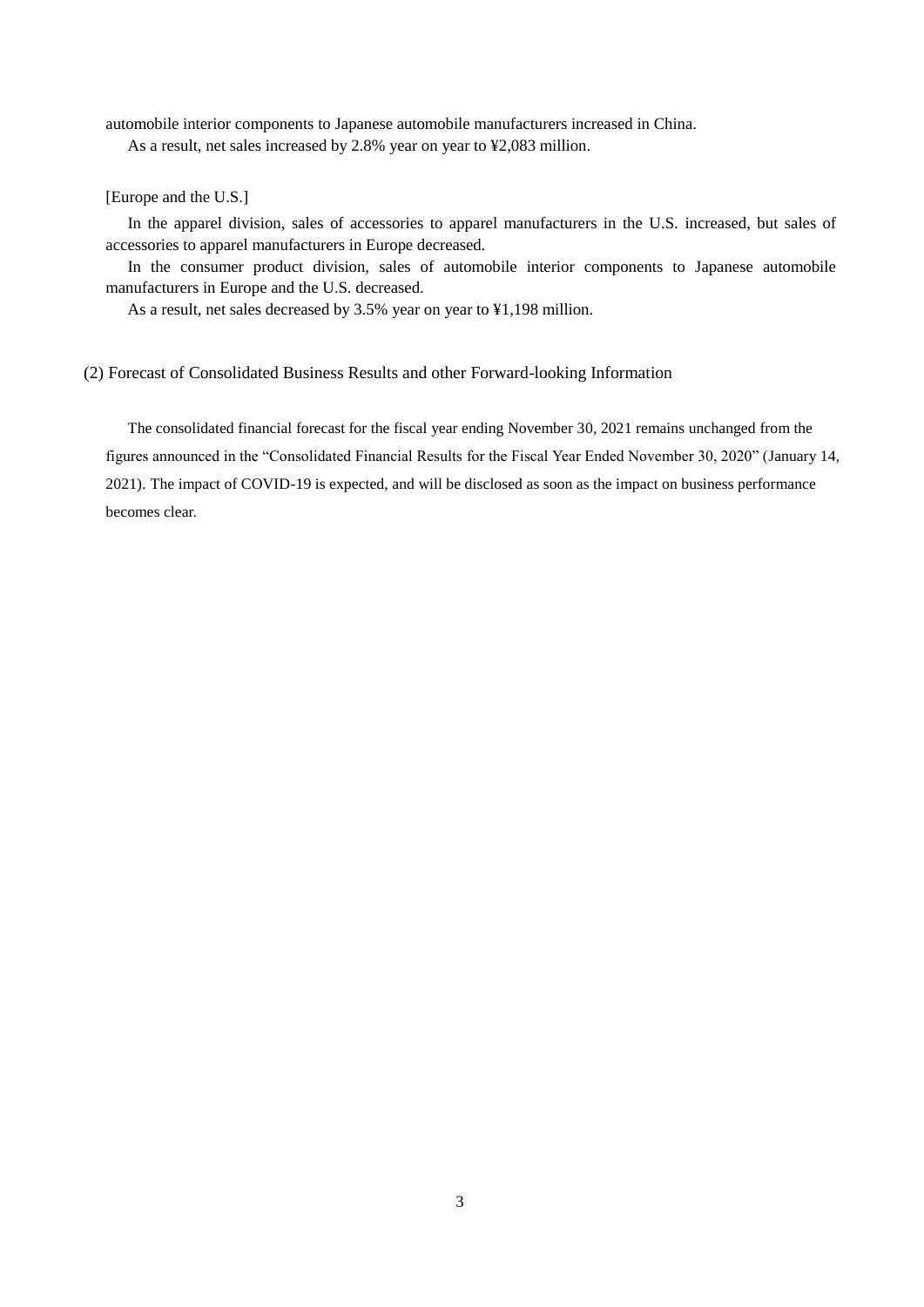# 2. Quarterly Consolidated Financial Statements and Primary Notes

# (1) Quarterly Consolidated Balance Sheets

| FY 2020<br>FY 2021<br>(As of November 30, 2020)<br>(As of February 28, 2021)<br>Thousands of yen<br>Thousands of yen<br><b>Assets</b><br>Current assets<br>Cash and deposits<br>10,125,070<br>10,401,341<br>Notes and accounts receivable<br>9,957,014<br>10,092,671<br>4,855,379<br>Inventory<br>4,721,852<br>Other current assets<br>733,414<br>586,947<br>Allowance for doubtful accounts<br>(40, 942)<br>(36, 182)<br>25,496,410<br>25,900,156<br>Total current assets<br><b>Fixed assets</b><br>Tangible fixed assets<br>Land<br>4,076,183<br>4,074,924<br>Other tangible fixed assets<br>5,489,802<br>5,343,120<br>Total tangible fixed assets<br>9,565,985<br>9,418,044<br>Intangible fixed assets<br>Goodwill<br>2,561,362<br>2,460,828<br>Other Intangible fixed assets<br>1,089,779<br>1,052,122<br>Total intangible fixed assets<br>3,651,142<br>3,512,950<br>Investments and other fixed assets<br>Investment securities<br>3,940,908<br>4,072,491<br>Net defined benefit asset<br>221,671<br>221,399<br>Other fixed assets<br>889,879<br>861,869<br>Allowance for doubtful account<br>(67, 929)<br>(67, 945)<br>Total investments and other fixed assets<br>4,984,514<br>5,087,831<br>Total fixed assets<br>18,201,643<br>18,018,826<br>Deferred assets<br>1,400<br>350<br>Total assets<br>43,699,454<br>43,919,333<br>Liabilities<br>Current liabilities<br>Notes and accounts payable<br>4,255,918<br>4,641,805<br>Short-term loans payable<br>50,000<br>50,000<br>Current portion of bonds<br>200,000<br>200,000<br>Current portion of long-term debt<br>530,000<br>553,334<br>Accrued tax payable<br>170,280<br>98,125<br>Reserve for bonuses<br>166,124<br>184,683<br>Reserve for director's bonuses<br>50,841<br>21,762<br>Other current liabilities<br>1,557,809<br>1,347,208<br>7,150,515<br>Total current liabilities<br>6,927,378 |
|----------------------------------------------------------------------------------------------------------------------------------------------------------------------------------------------------------------------------------------------------------------------------------------------------------------------------------------------------------------------------------------------------------------------------------------------------------------------------------------------------------------------------------------------------------------------------------------------------------------------------------------------------------------------------------------------------------------------------------------------------------------------------------------------------------------------------------------------------------------------------------------------------------------------------------------------------------------------------------------------------------------------------------------------------------------------------------------------------------------------------------------------------------------------------------------------------------------------------------------------------------------------------------------------------------------------------------------------------------------------------------------------------------------------------------------------------------------------------------------------------------------------------------------------------------------------------------------------------------------------------------------------------------------------------------------------------------------------------------------------------------------------------------------------------------------------------------------------------------|
|                                                                                                                                                                                                                                                                                                                                                                                                                                                                                                                                                                                                                                                                                                                                                                                                                                                                                                                                                                                                                                                                                                                                                                                                                                                                                                                                                                                                                                                                                                                                                                                                                                                                                                                                                                                                                                                          |
|                                                                                                                                                                                                                                                                                                                                                                                                                                                                                                                                                                                                                                                                                                                                                                                                                                                                                                                                                                                                                                                                                                                                                                                                                                                                                                                                                                                                                                                                                                                                                                                                                                                                                                                                                                                                                                                          |
|                                                                                                                                                                                                                                                                                                                                                                                                                                                                                                                                                                                                                                                                                                                                                                                                                                                                                                                                                                                                                                                                                                                                                                                                                                                                                                                                                                                                                                                                                                                                                                                                                                                                                                                                                                                                                                                          |
|                                                                                                                                                                                                                                                                                                                                                                                                                                                                                                                                                                                                                                                                                                                                                                                                                                                                                                                                                                                                                                                                                                                                                                                                                                                                                                                                                                                                                                                                                                                                                                                                                                                                                                                                                                                                                                                          |
|                                                                                                                                                                                                                                                                                                                                                                                                                                                                                                                                                                                                                                                                                                                                                                                                                                                                                                                                                                                                                                                                                                                                                                                                                                                                                                                                                                                                                                                                                                                                                                                                                                                                                                                                                                                                                                                          |
|                                                                                                                                                                                                                                                                                                                                                                                                                                                                                                                                                                                                                                                                                                                                                                                                                                                                                                                                                                                                                                                                                                                                                                                                                                                                                                                                                                                                                                                                                                                                                                                                                                                                                                                                                                                                                                                          |
|                                                                                                                                                                                                                                                                                                                                                                                                                                                                                                                                                                                                                                                                                                                                                                                                                                                                                                                                                                                                                                                                                                                                                                                                                                                                                                                                                                                                                                                                                                                                                                                                                                                                                                                                                                                                                                                          |
|                                                                                                                                                                                                                                                                                                                                                                                                                                                                                                                                                                                                                                                                                                                                                                                                                                                                                                                                                                                                                                                                                                                                                                                                                                                                                                                                                                                                                                                                                                                                                                                                                                                                                                                                                                                                                                                          |
|                                                                                                                                                                                                                                                                                                                                                                                                                                                                                                                                                                                                                                                                                                                                                                                                                                                                                                                                                                                                                                                                                                                                                                                                                                                                                                                                                                                                                                                                                                                                                                                                                                                                                                                                                                                                                                                          |
|                                                                                                                                                                                                                                                                                                                                                                                                                                                                                                                                                                                                                                                                                                                                                                                                                                                                                                                                                                                                                                                                                                                                                                                                                                                                                                                                                                                                                                                                                                                                                                                                                                                                                                                                                                                                                                                          |
|                                                                                                                                                                                                                                                                                                                                                                                                                                                                                                                                                                                                                                                                                                                                                                                                                                                                                                                                                                                                                                                                                                                                                                                                                                                                                                                                                                                                                                                                                                                                                                                                                                                                                                                                                                                                                                                          |
|                                                                                                                                                                                                                                                                                                                                                                                                                                                                                                                                                                                                                                                                                                                                                                                                                                                                                                                                                                                                                                                                                                                                                                                                                                                                                                                                                                                                                                                                                                                                                                                                                                                                                                                                                                                                                                                          |
|                                                                                                                                                                                                                                                                                                                                                                                                                                                                                                                                                                                                                                                                                                                                                                                                                                                                                                                                                                                                                                                                                                                                                                                                                                                                                                                                                                                                                                                                                                                                                                                                                                                                                                                                                                                                                                                          |
|                                                                                                                                                                                                                                                                                                                                                                                                                                                                                                                                                                                                                                                                                                                                                                                                                                                                                                                                                                                                                                                                                                                                                                                                                                                                                                                                                                                                                                                                                                                                                                                                                                                                                                                                                                                                                                                          |
|                                                                                                                                                                                                                                                                                                                                                                                                                                                                                                                                                                                                                                                                                                                                                                                                                                                                                                                                                                                                                                                                                                                                                                                                                                                                                                                                                                                                                                                                                                                                                                                                                                                                                                                                                                                                                                                          |
|                                                                                                                                                                                                                                                                                                                                                                                                                                                                                                                                                                                                                                                                                                                                                                                                                                                                                                                                                                                                                                                                                                                                                                                                                                                                                                                                                                                                                                                                                                                                                                                                                                                                                                                                                                                                                                                          |
|                                                                                                                                                                                                                                                                                                                                                                                                                                                                                                                                                                                                                                                                                                                                                                                                                                                                                                                                                                                                                                                                                                                                                                                                                                                                                                                                                                                                                                                                                                                                                                                                                                                                                                                                                                                                                                                          |
|                                                                                                                                                                                                                                                                                                                                                                                                                                                                                                                                                                                                                                                                                                                                                                                                                                                                                                                                                                                                                                                                                                                                                                                                                                                                                                                                                                                                                                                                                                                                                                                                                                                                                                                                                                                                                                                          |
|                                                                                                                                                                                                                                                                                                                                                                                                                                                                                                                                                                                                                                                                                                                                                                                                                                                                                                                                                                                                                                                                                                                                                                                                                                                                                                                                                                                                                                                                                                                                                                                                                                                                                                                                                                                                                                                          |
|                                                                                                                                                                                                                                                                                                                                                                                                                                                                                                                                                                                                                                                                                                                                                                                                                                                                                                                                                                                                                                                                                                                                                                                                                                                                                                                                                                                                                                                                                                                                                                                                                                                                                                                                                                                                                                                          |
|                                                                                                                                                                                                                                                                                                                                                                                                                                                                                                                                                                                                                                                                                                                                                                                                                                                                                                                                                                                                                                                                                                                                                                                                                                                                                                                                                                                                                                                                                                                                                                                                                                                                                                                                                                                                                                                          |
|                                                                                                                                                                                                                                                                                                                                                                                                                                                                                                                                                                                                                                                                                                                                                                                                                                                                                                                                                                                                                                                                                                                                                                                                                                                                                                                                                                                                                                                                                                                                                                                                                                                                                                                                                                                                                                                          |
|                                                                                                                                                                                                                                                                                                                                                                                                                                                                                                                                                                                                                                                                                                                                                                                                                                                                                                                                                                                                                                                                                                                                                                                                                                                                                                                                                                                                                                                                                                                                                                                                                                                                                                                                                                                                                                                          |
|                                                                                                                                                                                                                                                                                                                                                                                                                                                                                                                                                                                                                                                                                                                                                                                                                                                                                                                                                                                                                                                                                                                                                                                                                                                                                                                                                                                                                                                                                                                                                                                                                                                                                                                                                                                                                                                          |
|                                                                                                                                                                                                                                                                                                                                                                                                                                                                                                                                                                                                                                                                                                                                                                                                                                                                                                                                                                                                                                                                                                                                                                                                                                                                                                                                                                                                                                                                                                                                                                                                                                                                                                                                                                                                                                                          |
|                                                                                                                                                                                                                                                                                                                                                                                                                                                                                                                                                                                                                                                                                                                                                                                                                                                                                                                                                                                                                                                                                                                                                                                                                                                                                                                                                                                                                                                                                                                                                                                                                                                                                                                                                                                                                                                          |
|                                                                                                                                                                                                                                                                                                                                                                                                                                                                                                                                                                                                                                                                                                                                                                                                                                                                                                                                                                                                                                                                                                                                                                                                                                                                                                                                                                                                                                                                                                                                                                                                                                                                                                                                                                                                                                                          |
|                                                                                                                                                                                                                                                                                                                                                                                                                                                                                                                                                                                                                                                                                                                                                                                                                                                                                                                                                                                                                                                                                                                                                                                                                                                                                                                                                                                                                                                                                                                                                                                                                                                                                                                                                                                                                                                          |
|                                                                                                                                                                                                                                                                                                                                                                                                                                                                                                                                                                                                                                                                                                                                                                                                                                                                                                                                                                                                                                                                                                                                                                                                                                                                                                                                                                                                                                                                                                                                                                                                                                                                                                                                                                                                                                                          |
|                                                                                                                                                                                                                                                                                                                                                                                                                                                                                                                                                                                                                                                                                                                                                                                                                                                                                                                                                                                                                                                                                                                                                                                                                                                                                                                                                                                                                                                                                                                                                                                                                                                                                                                                                                                                                                                          |
|                                                                                                                                                                                                                                                                                                                                                                                                                                                                                                                                                                                                                                                                                                                                                                                                                                                                                                                                                                                                                                                                                                                                                                                                                                                                                                                                                                                                                                                                                                                                                                                                                                                                                                                                                                                                                                                          |
|                                                                                                                                                                                                                                                                                                                                                                                                                                                                                                                                                                                                                                                                                                                                                                                                                                                                                                                                                                                                                                                                                                                                                                                                                                                                                                                                                                                                                                                                                                                                                                                                                                                                                                                                                                                                                                                          |
|                                                                                                                                                                                                                                                                                                                                                                                                                                                                                                                                                                                                                                                                                                                                                                                                                                                                                                                                                                                                                                                                                                                                                                                                                                                                                                                                                                                                                                                                                                                                                                                                                                                                                                                                                                                                                                                          |
|                                                                                                                                                                                                                                                                                                                                                                                                                                                                                                                                                                                                                                                                                                                                                                                                                                                                                                                                                                                                                                                                                                                                                                                                                                                                                                                                                                                                                                                                                                                                                                                                                                                                                                                                                                                                                                                          |
|                                                                                                                                                                                                                                                                                                                                                                                                                                                                                                                                                                                                                                                                                                                                                                                                                                                                                                                                                                                                                                                                                                                                                                                                                                                                                                                                                                                                                                                                                                                                                                                                                                                                                                                                                                                                                                                          |
|                                                                                                                                                                                                                                                                                                                                                                                                                                                                                                                                                                                                                                                                                                                                                                                                                                                                                                                                                                                                                                                                                                                                                                                                                                                                                                                                                                                                                                                                                                                                                                                                                                                                                                                                                                                                                                                          |
|                                                                                                                                                                                                                                                                                                                                                                                                                                                                                                                                                                                                                                                                                                                                                                                                                                                                                                                                                                                                                                                                                                                                                                                                                                                                                                                                                                                                                                                                                                                                                                                                                                                                                                                                                                                                                                                          |
| <b>Fixed liabilities</b>                                                                                                                                                                                                                                                                                                                                                                                                                                                                                                                                                                                                                                                                                                                                                                                                                                                                                                                                                                                                                                                                                                                                                                                                                                                                                                                                                                                                                                                                                                                                                                                                                                                                                                                                                                                                                                 |
| Long-term debt<br>2,097,922<br>1,965,422                                                                                                                                                                                                                                                                                                                                                                                                                                                                                                                                                                                                                                                                                                                                                                                                                                                                                                                                                                                                                                                                                                                                                                                                                                                                                                                                                                                                                                                                                                                                                                                                                                                                                                                                                                                                                 |
| Provision for retirement benefit by stock<br>36,110<br>37,453                                                                                                                                                                                                                                                                                                                                                                                                                                                                                                                                                                                                                                                                                                                                                                                                                                                                                                                                                                                                                                                                                                                                                                                                                                                                                                                                                                                                                                                                                                                                                                                                                                                                                                                                                                                            |
| Provision for director's retirement benefit<br>62,099<br>64,058                                                                                                                                                                                                                                                                                                                                                                                                                                                                                                                                                                                                                                                                                                                                                                                                                                                                                                                                                                                                                                                                                                                                                                                                                                                                                                                                                                                                                                                                                                                                                                                                                                                                                                                                                                                          |
| Provision for director's retirement benefit by stock<br>76,021                                                                                                                                                                                                                                                                                                                                                                                                                                                                                                                                                                                                                                                                                                                                                                                                                                                                                                                                                                                                                                                                                                                                                                                                                                                                                                                                                                                                                                                                                                                                                                                                                                                                                                                                                                                           |
| 75,432<br>18,563<br>Provision for environmental measures<br>18,974                                                                                                                                                                                                                                                                                                                                                                                                                                                                                                                                                                                                                                                                                                                                                                                                                                                                                                                                                                                                                                                                                                                                                                                                                                                                                                                                                                                                                                                                                                                                                                                                                                                                                                                                                                                       |
| Net defined benefit liability<br>913,493<br>918,297                                                                                                                                                                                                                                                                                                                                                                                                                                                                                                                                                                                                                                                                                                                                                                                                                                                                                                                                                                                                                                                                                                                                                                                                                                                                                                                                                                                                                                                                                                                                                                                                                                                                                                                                                                                                      |
| Other fixed liabilities<br>1,546,555<br>1,540,410                                                                                                                                                                                                                                                                                                                                                                                                                                                                                                                                                                                                                                                                                                                                                                                                                                                                                                                                                                                                                                                                                                                                                                                                                                                                                                                                                                                                                                                                                                                                                                                                                                                                                                                                                                                                        |
| Total fixed liabilities<br>4,756,735<br>4,614,079                                                                                                                                                                                                                                                                                                                                                                                                                                                                                                                                                                                                                                                                                                                                                                                                                                                                                                                                                                                                                                                                                                                                                                                                                                                                                                                                                                                                                                                                                                                                                                                                                                                                                                                                                                                                        |
| <b>Total liabilities</b><br>11,684,114<br>11,764,595                                                                                                                                                                                                                                                                                                                                                                                                                                                                                                                                                                                                                                                                                                                                                                                                                                                                                                                                                                                                                                                                                                                                                                                                                                                                                                                                                                                                                                                                                                                                                                                                                                                                                                                                                                                                     |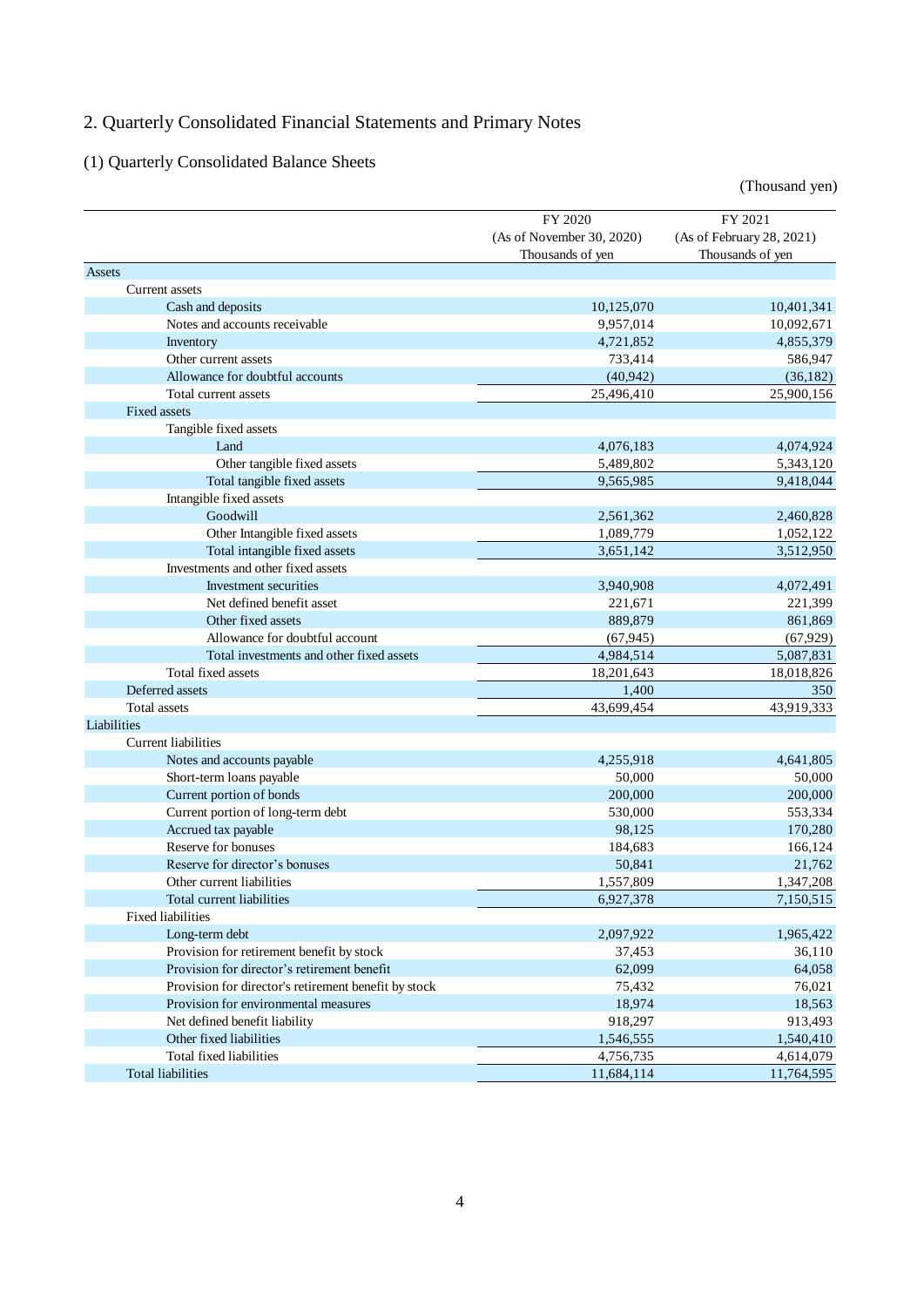|                                                       | FY 2020                   | FY 2021                   |
|-------------------------------------------------------|---------------------------|---------------------------|
|                                                       | (As of November 30, 2020) | (As of February 28, 2021) |
|                                                       | Thousands of yen          | Thousands of yen          |
| <b>Net Assets</b>                                     |                           |                           |
| Shareholders' equity                                  |                           |                           |
| Capital                                               | 3,532,492                 | 3,532,492                 |
| Capital surplus                                       | 3,507,603                 | 3,507,603                 |
| Retained earnings                                     | 25,703,378                | 25,859,364                |
| Treasury stock                                        | (2,227,056)               | (2,226,392)               |
| Total shareholders' equity                            | 30,516,416                | 30,673,067                |
| Other comprehensive income                            |                           |                           |
| Valuation difference on available-for-sale securities | 945,536                   | 1,034,229                 |
| Deferred gains or losses on hedges                    | 118                       | 10                        |
| Difference in revaluation of land                     | 451,115                   | 451,115                   |
| Foreign currency translation adjustment               | 112,743                   | 1,084                     |
| Remeasurement of defined benefit plans                | (67, 659)                 | (61, 417)                 |
| Total other comprehensive income                      | 1,441,855                 | 1,425,022                 |
| Subscription rights to shares                         | 57,067                    | 56,647                    |
| Minority interests                                    |                           |                           |
| Total net assets                                      | 32,015,339                | 32,154,737                |
| Total liabilities and net assets                      | 43,699,454                | 43,919,333                |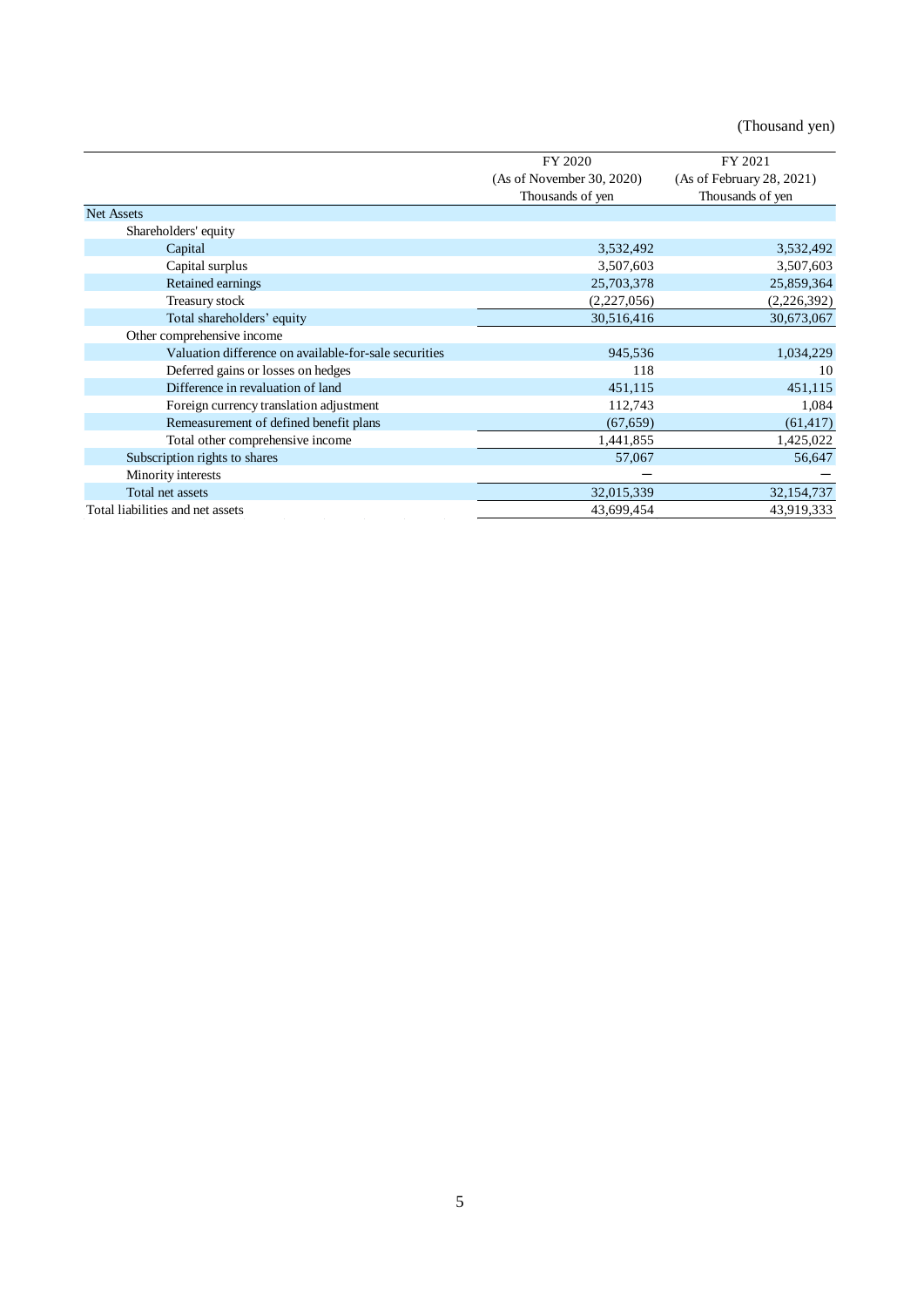# (2) Quarterly Consolidated Statements of Income and Comprehensive Income

Consolidated Statements of Income

|                                                        | FY 2020                   | FY 2021                   |
|--------------------------------------------------------|---------------------------|---------------------------|
|                                                        | (December 1, 2019 through | (December 1, 2020 through |
|                                                        | February 29, 2020)        | February 28, 2021)        |
|                                                        | Thousands of yen          | Thousands of yen          |
| Net sales                                              | 11,171,357                | 10,629,541                |
| Cost of sales                                          | 8,236,318                 | 7,834,483                 |
| Gross profit                                           | 2,935,039                 | 2,795,057                 |
| Total selling, general and administrative expense      | 2,598,468                 | 2,321,769                 |
| <b>Operating Income</b>                                | 336,571                   | 473,288                   |
| Non-operating income                                   |                           |                           |
| Interest received                                      | 4,822                     | 2,766                     |
| Dividends received                                     | 10,672                    | 9,300                     |
| Rent on real estate                                    | 16,520                    | 16,087                    |
| Equity in earnings of affiliates                       | 11,556                    | 4,158                     |
| Employment adjustment subsidy                          |                           | 24,955                    |
| Other non-operating income                             | 4,036                     | 8,424                     |
| Total non-operating income                             | 47.609                    | 65,692                    |
| Non-operating expenses                                 |                           |                           |
| Interest paid                                          | 3,688                     | 2,601                     |
| Cash discount on sales                                 | 19,743                    | 14,840                    |
| Foreign Exchange Loss                                  | 27,064                    | 12,360                    |
| Others non-operating expense                           | 27,472                    | 23,427                    |
| Total non-operating expense                            | 77,969                    | 53,230                    |
| Ordinary Income                                        | 306,211                   | 485,750                   |
| Extra ordinary income                                  |                           |                           |
| Gains on sales of fixed assets                         | 408                       |                           |
| Gain on reversal of subscription rights to shares      | 105                       | 420                       |
| Total extra ordinary income                            | 513                       | 420                       |
| Extra ordinary loss                                    |                           |                           |
| Loss on sales of fixed assets                          |                           | 29                        |
| Loss on disposal of fixed assets                       | 1,994                     | 171                       |
| Loss on sales of golf club memberships                 | 1,080                     |                           |
| Loss on valuation of golf club membership              | 5,374                     |                           |
| Total extra ordinary loss                              | 8,448                     | 200                       |
| Net income before taxes and other adjustment           | 298,276                   | 485,969                   |
| Corporate, inhabitant and business taxes               | 154,369                   | 189,894                   |
| Adjustments to corporate and other taxes               | (25, 132)                 | 7,412                     |
| Total income taxes                                     | 129,236                   | 197,306                   |
| Net income                                             | 169,039                   | 288,663                   |
| Profit(Loss) attributable to non-controlling interests |                           |                           |
| Profit(Loss) attributable to owners of parent          | 169,039                   | 288,663                   |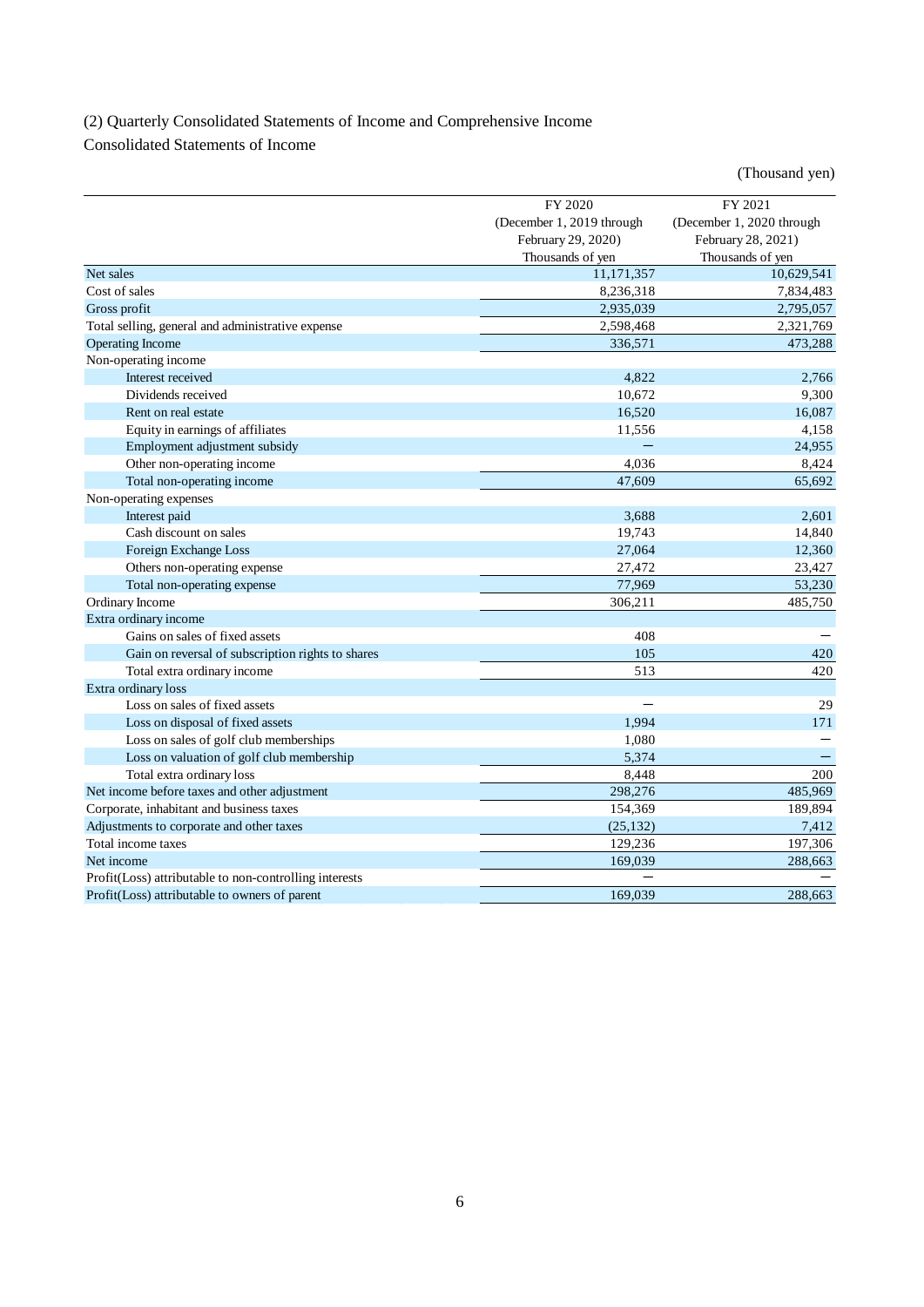# Quarterly Consolidated Statements of Comprehensive Income

|                                                                                     | FY 2020                   | FY 2021                   |
|-------------------------------------------------------------------------------------|---------------------------|---------------------------|
|                                                                                     | (December 1, 2019 through | (December 1, 2020 through |
|                                                                                     | February 29, 2020)        | February 28, 2021)        |
|                                                                                     | Thousands of yen          | Thousands of yen          |
| Net Income                                                                          | 169,039                   | 288,663                   |
| Other comprehensive income                                                          |                           |                           |
| Unrealized gain(loss) on available-for-sale securities                              | (475, 027)                | 88,693                    |
| Deferred gains or losses on hedges                                                  | (1,338)                   | (110)                     |
| Foreign currency translation adjustment                                             | 204,096                   | (111, 659)                |
| Adjustments to retirement benefit                                                   | 2,372                     | 6,241                     |
| Share of other comprehensive income of associates accounted for using equity method |                           |                           |
| Total other comprehensive income                                                    | (269, 894)                | (16, 832)                 |
| Comprehensive income                                                                | (100, 854)                | 271,830                   |
| (Breakdown)                                                                         |                           |                           |
| Comprehensive income attribute to the parent                                        | (100, 854)                | 271,830                   |
| Comprehensive income attribute to the minority shareholders                         |                           |                           |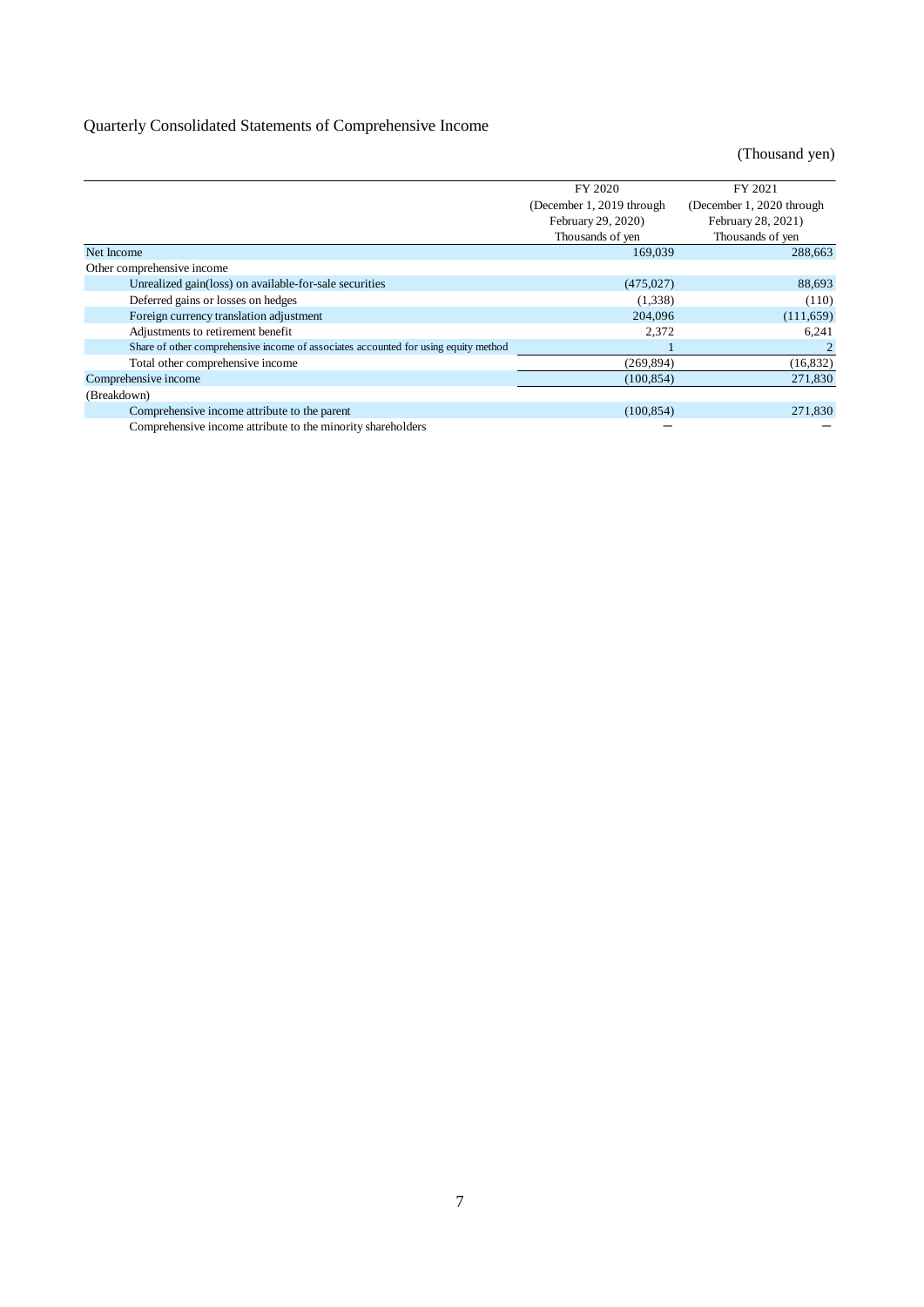(3) Notes to the Quarterly Consolidated Financial Statements

(Notes on Going Concern Assumption) Not applicable.

(Notes on Significant Changes in the amount of Shareholders' Equity) Not applicable.

#### (Additional Information)

(Impact of COVID-19 pandemic on accounting estimates)

In the first quarter (from December 1, 2020 to February 28, 2021) of the fiscal year ended November 30th, 2021 (From December 1, 2020 to November 30, 2021), the business environment has remained unpredictable due to COVID-19 global pandemic, even though in some regions, such as the U.S. and China it tended to recover by success of economic measures.

Amid such circumstances, the assumptions used in the accounting estimates for the COVID-19 in Japan, Asia, Europe and the U.S. have not changed from the additional information in the financial statements for the previous fiscal year.